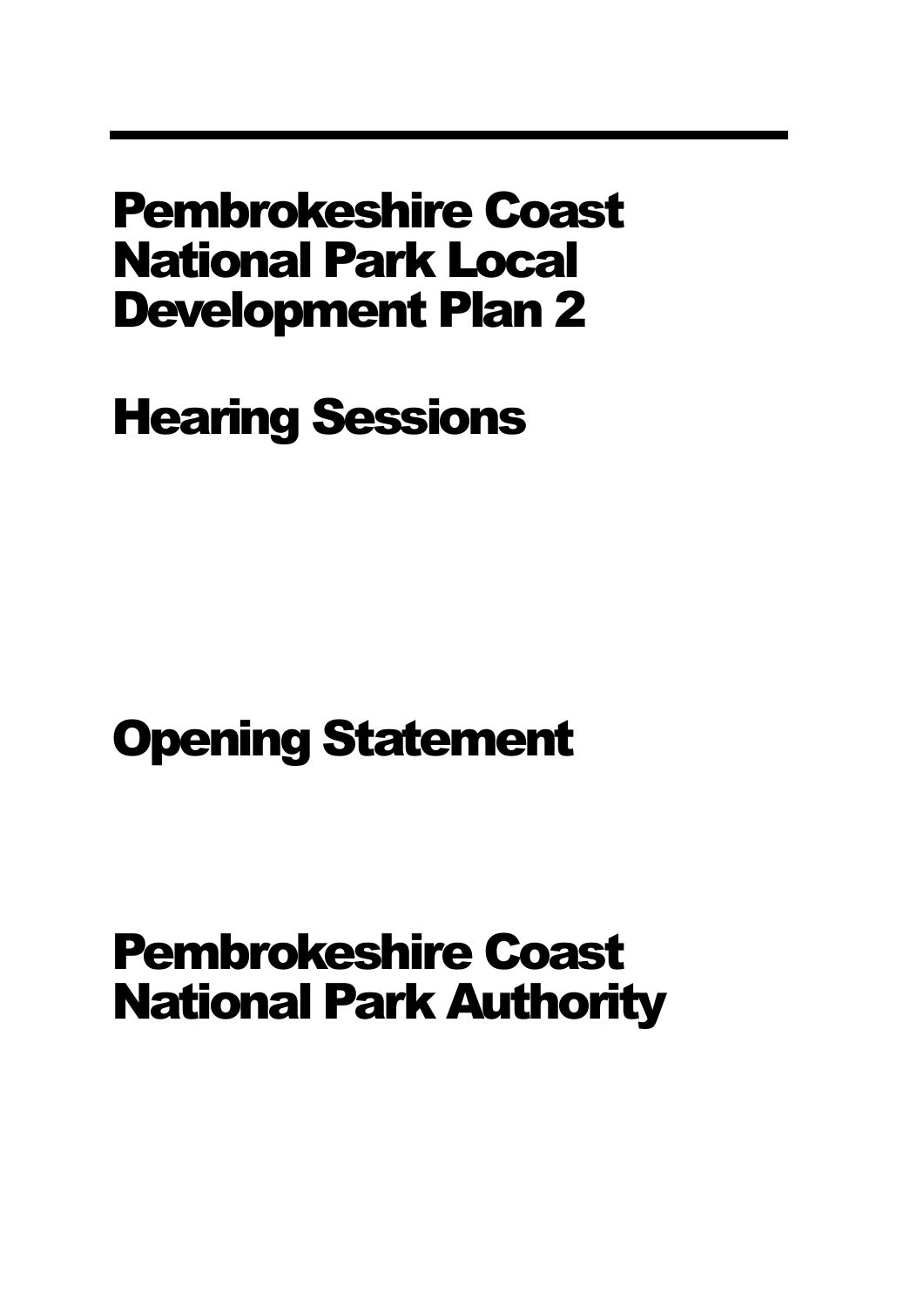## **Contents**

### <span id="page-1-0"></span>1. Introduction

I am Jane Gibson, Director of Planning and Park Direction with the Pembrokeshire Coast National Park Authority. I shall introduce other members of the Authority's team, and any supporting roles I envisage being required, at the end of this statement.

This Local Development Plan will lie at the heart of the National Park Authority's approach to making planning decisions when finally agreed. It sets out our development strategy and supporting policies for the period to 2031.

I won't attempt to deal with the process for preparing the Local Development Plan in this statement, but we are more than happy to deal with any questions on how we got to this point, during the Hearing, from any interested parties. An overview of the process can be found in our Consultation Report, which is available on our website and in the Examination Library at NPA017.

In this brief opening statement, I concentrate on how important this Local Development Plan is to National Park communities and to everyone that visits the National Park for work or pleasure.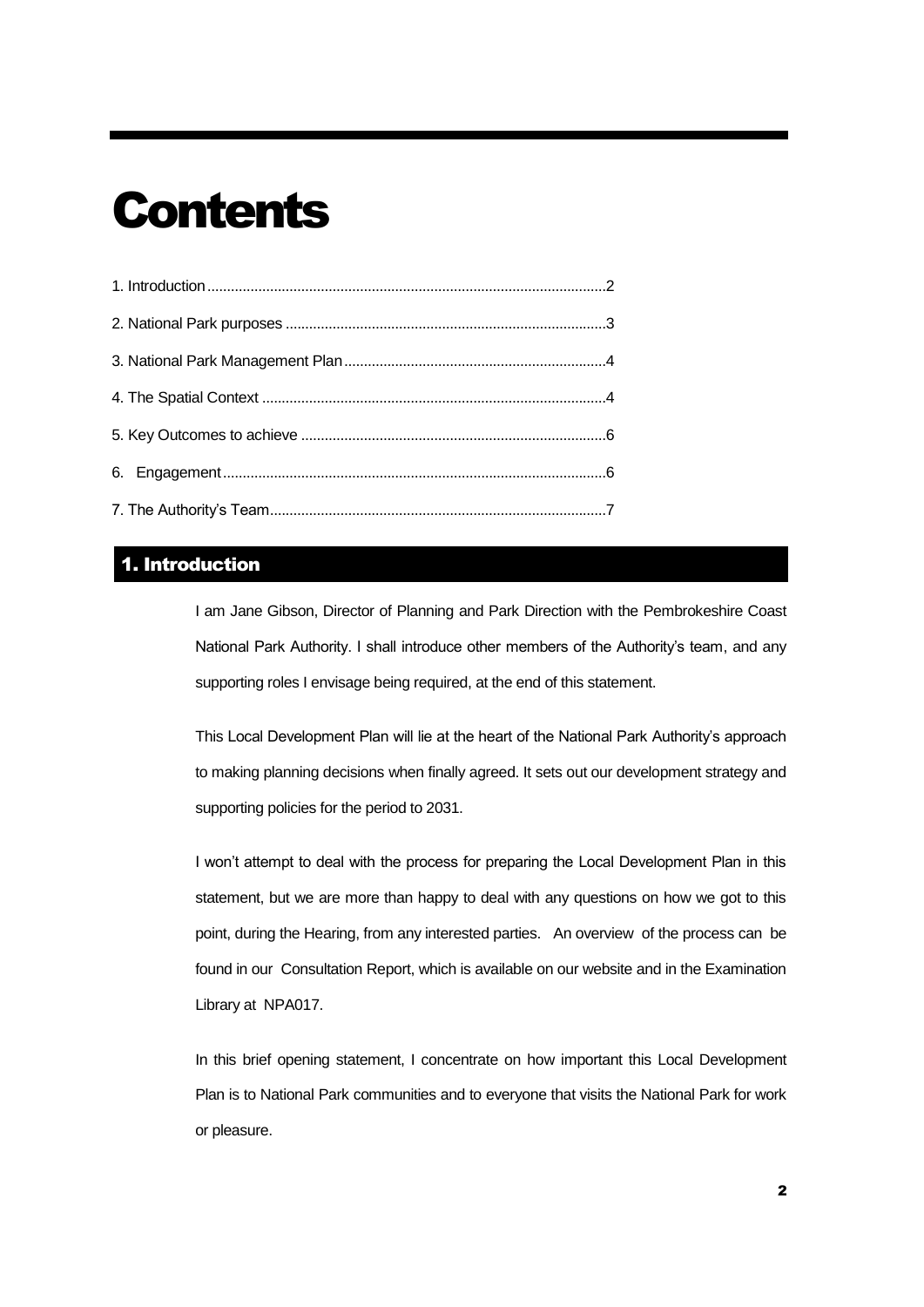#### <span id="page-2-0"></span>2. National Park purposes

National Parks are the pinnacle in Welsh landscape quality and are heartlands for Welsh culture. They are a very important economic resource for the country as a whole.

The two statutory purposes of the Authority are to:

- Conserve and enhance the natural beauty, wildlife and cultural heritage of the National Parks; and
- To promote opportunities for the understanding and enjoyment of the special qualities of the Parks by the public.

In fulfilling these functions, the Authority is also under a duty to foster the social wellbeing of communities within its area. In undertaking its two statutory purposes, the Authority and other stakeholders must give priority to the conservation purpose in resolving any irreconcilable conflict between the conservation and promotion of enjoyment purposes. This is known as the 'Sandford Principle'. In other words, conservation is the primary focus when considering whether development proposals are acceptable, the balance has to lie with the conservation of the Park.

This legislation has underpinned the drafting of the Plan and how it has been translated into policy formed the basis of many debates surrounding the progression of the Authority's first Local Development Plan. Examples included:

- The positioning of the Plan policies within the Plan itself. Should, for example, policies directly related to National Park purposes be given a higher profile? You will see that the replacement Local Development Plan (Local Development Plan 2) has an overarching Policy on the National Park purposes and duty reflecting the conclusions of the Inspector from the first Examination.
- **Has the Plan done too much and harmed National Park purposes or has it done** too little in relation to fostering the socio-economic well being of the Park's communities?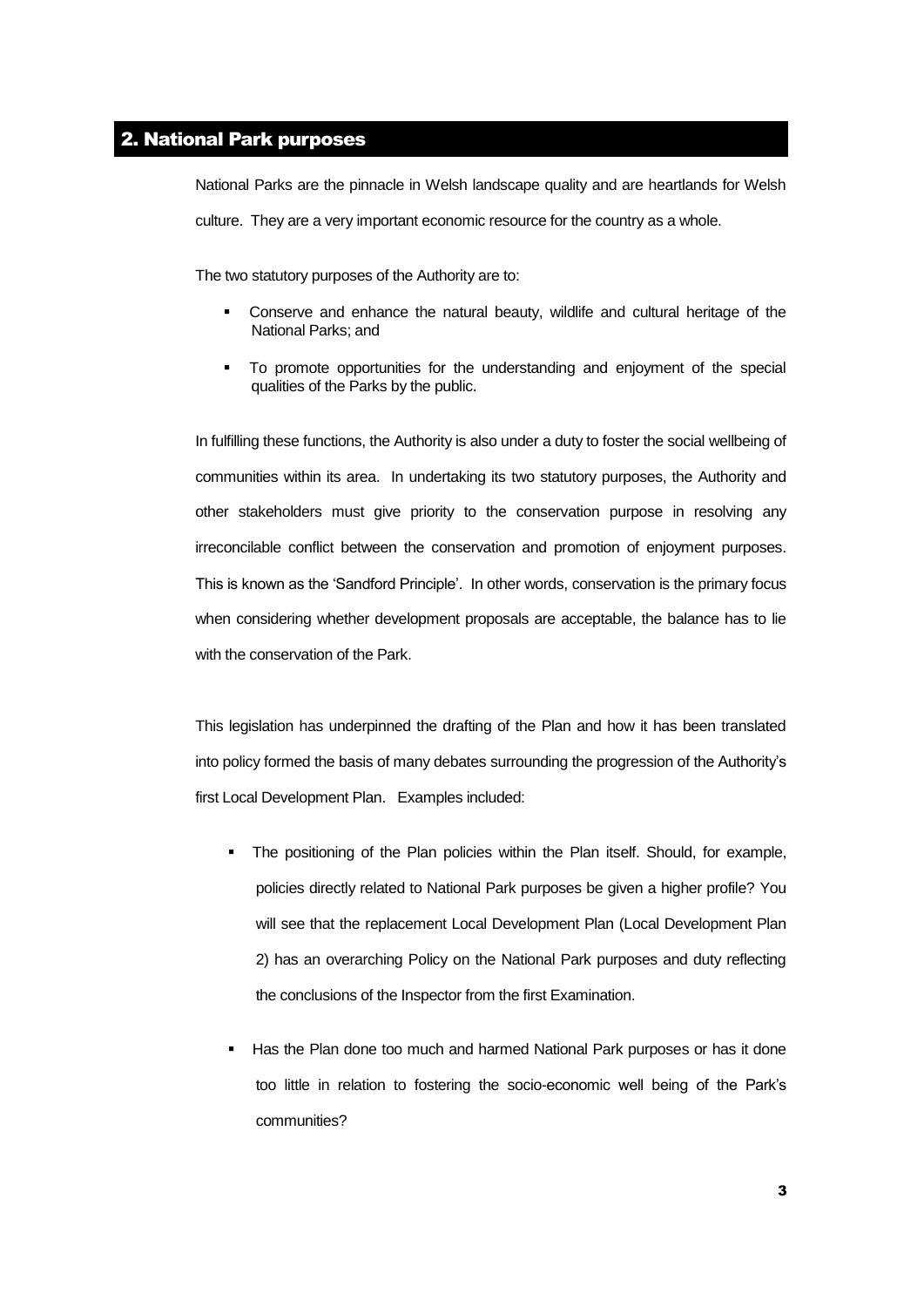The Plan seeks to strike an appropriate balance between meeting the needs of local communities and the overarching requirement to conserve and enhance the National Park. Inevitably this view will be debated during our Hearing sessions and its detailed practical application considered when the appropriateness of individual sites for development is considered by the Inspector.

#### <span id="page-3-0"></span>3. National Park Management Plan

Something else that is unique to National Parks in England and Wales is the need to prepare a Management Plan for the area. The Management Plan must provide a context for the Local Development Plan. To achieve this compatibility preparing the first Local Development Plan strategy and Management Plan in tandem provided the Authority with opportunities to jointly progress the testing of a vision for the Park, its aims and objectives through public consultation. Since then, the Authority has ensured that new iterations of the Management Plan and the Local Development Plan dovetail with each other.

#### <span id="page-3-1"></span>4. The Spatial Context

In terms of the spatial strategy chosen by the Authority - this has been informed by the Wales Spatial Plan context in which it sits together with the neighbouring adopted Local Development Plans which were prepared within this context. The Authority continues to liaise with neighbouring local planning authorities on the preparation of their Plans. Statements of Common Ground have been prepared with Ceredigion, Pembrokeshire and Carmarthenshire Authorities on various matters. A draft of the National Development Framework is awaited.

We are aware that being a National Park means that there needs to be a sufficiently clear distinction between land within the National Park – with its special landscape designation, and the remainder of the county. This must form a crucial element of the Local Development Plan. Given that this National Park takes the form of a narrow coastal strip (except for the Preseli Hills), it is impossible to divorce from its immediate setting and yet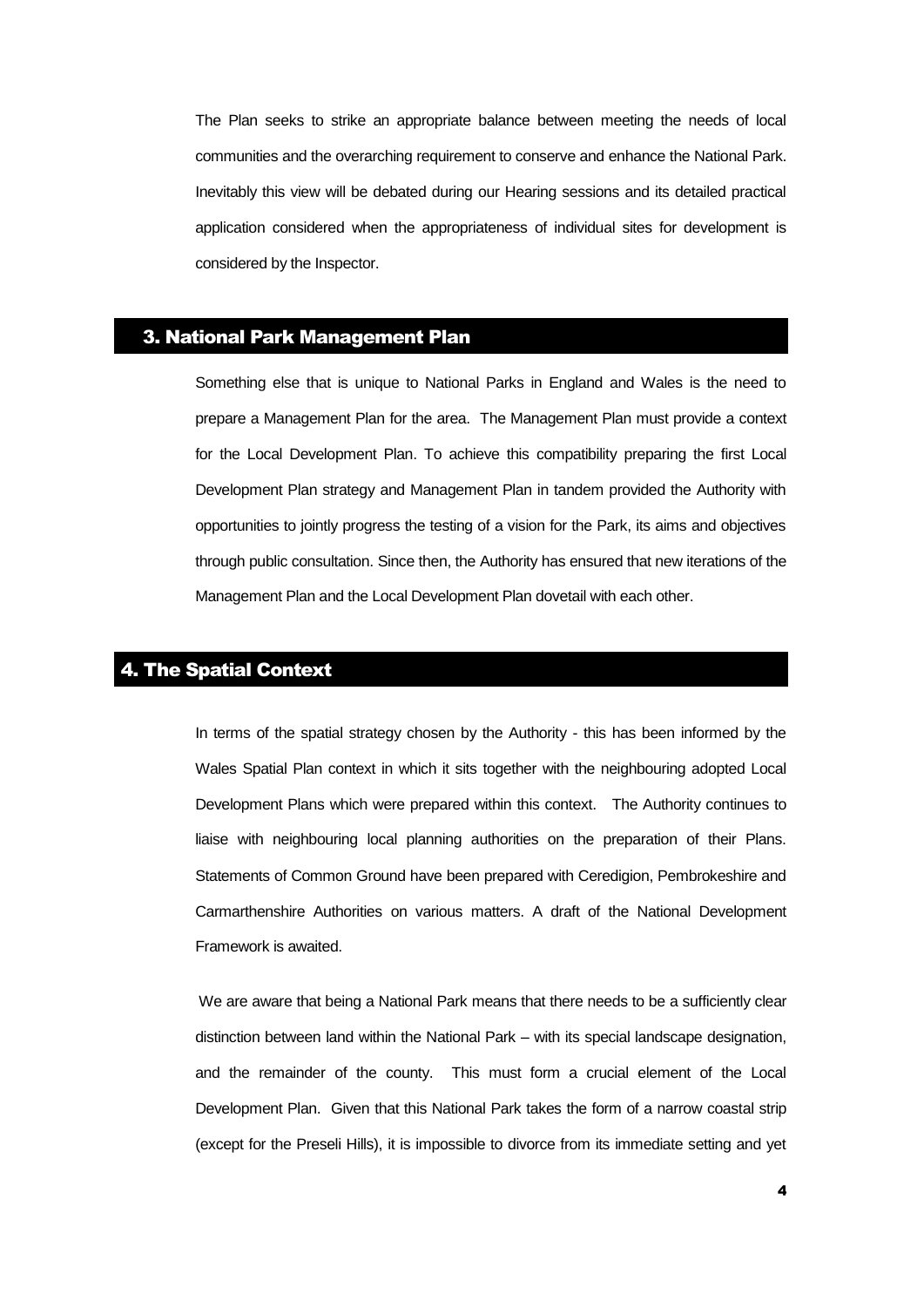the Plan must make a distinction, where required, in relation to its primary purposes and duty.

Six priority issues were identified when the original Preferred Strategy was drafted. These issues were highlighted through:

- A review of the Park's key attributes
- Identifying what are the key messages in relevant Acts, Plans and Strategies for the Plan
- Identifying what is going well for the Park and what key matters need addressing
- Seeing what issues matter to the various stakeholders.
- Needing to explain the Park's role in the wider regional and national context.

The six priority issues identified have been responded to by identifying six priority policy areas to address:

- 1. National Park purposes, Special Qualities
- 2. Major development, the potential for growth
- 3. Climate change, sustainable design, flooding , sustainable energy
- 4. Visitor economy, employment and rural diversification
- 5. Affordable housing and housing growth
- 6. Community Facilities, retailing and transport

These have remained the cornerstone of the replacement Plan and there isn't any fundamental disagreement with the continuation of this approach .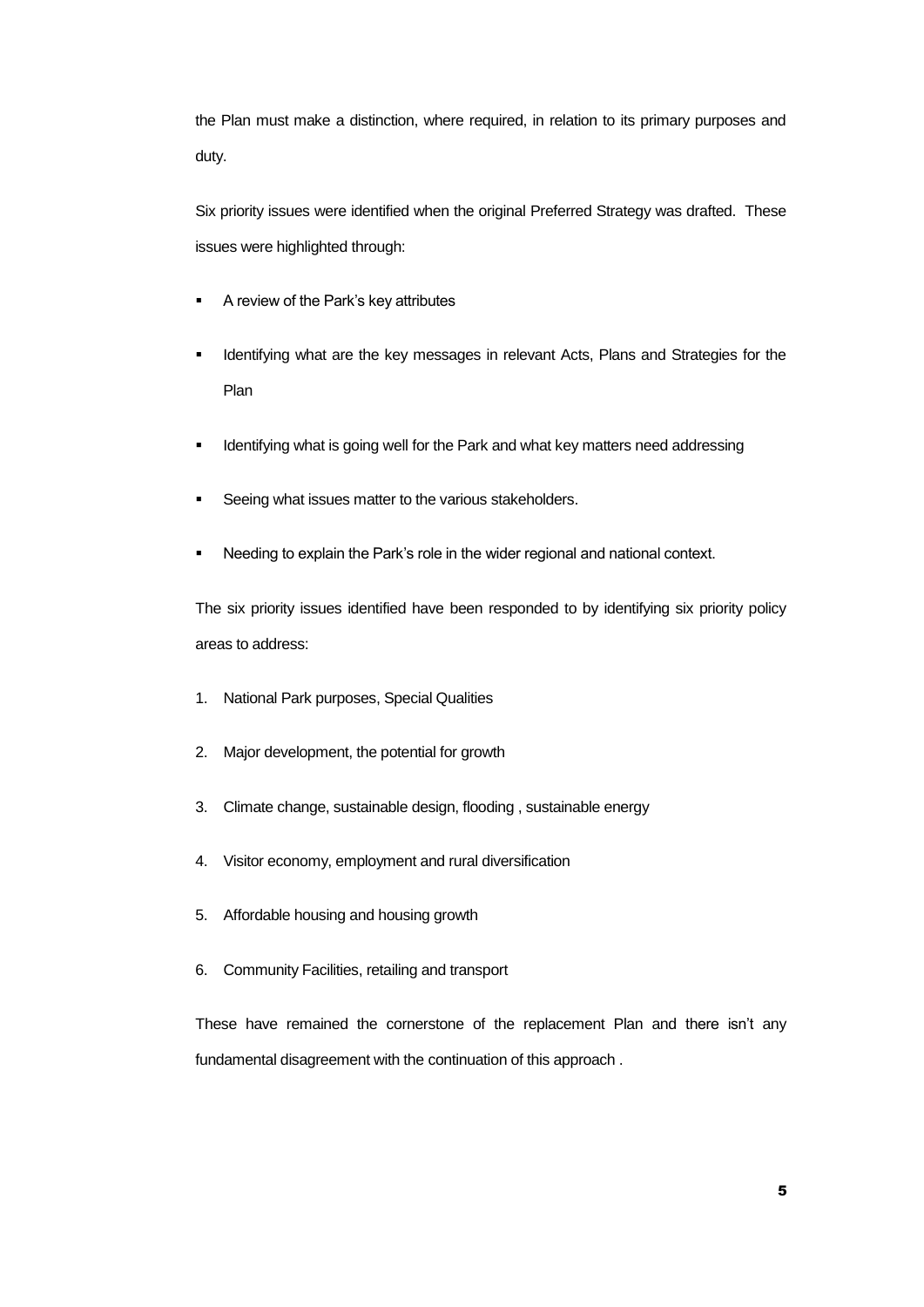#### <span id="page-5-0"></span>5. Key Outcomes to achieve

The Plan seeks to achieve a series of key outcomes in relation to these priority issues/policy areas. The review of the Plan has provided an opportunity to add value to the Plan's approach. For example:

- A key element of the review has been to reconsider the existing allocations in the current Local Development and remove and replace those unlikely to come forward during this plan period. Development rates and affordable housing requirements have undergone substantial review. However, the ability of the planning system to provide certainty on the delivery of sites will always be coloured by its limited role in site development.
- Another key area, in line, with national planning policy, has been to develop policies to better help manage coastal change We have introduced a suite of new policies (Policies 36 to 38) to facilitate this forecast change to our coastal areas and communities.
- One final example is the strengthening of the Biodiversity section of the Plan to take account of the Environment (Wales) Act 2016 to ensure increased emphasis is placed on enhancement including improving connectivity for biodiversity in the assessment of planning applications. .

#### <span id="page-5-1"></span>6. Engagement

Throughout this process we have complied with the principles set out in the Authority's Delivery Agreement – Examination Library NPA01. We have, where resources permitted, sought to go further than the commitments already set out. Key principles included:

 Using various methods to communicate including targeting workshops for Authority Members - with specific issues presented by other staff members, not planners. This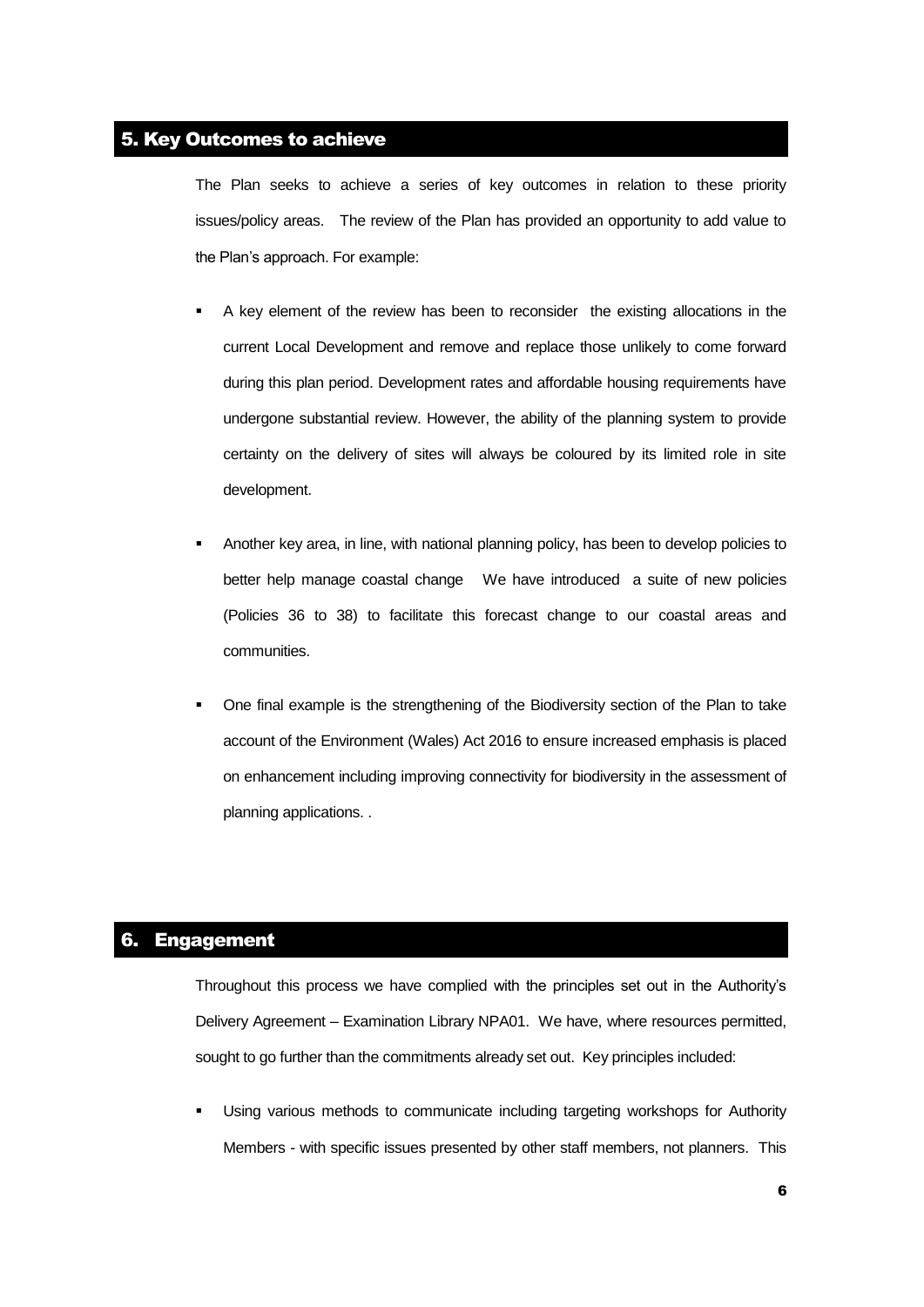enthused members to participate and debate the solutions with consideration for short, medium and long term outcomes.

- Ensuring feedback was reported to PCNPA members.
- **Ensuring inputs and outputs were public information.**

As we anticipated, there is only so far that consensus building can go. You are more likely to achieve consensus when developing options rather than when writing detailed polices of the Plan and when aiming to agree what needs to be developed rather than where it is developed.

In terms of input the effort that various stakeholders and participants have made has been invaluable and this role will continue through the hearing sessions. It is very much appreciated.

### <span id="page-6-0"></span>7. The Authority's Team

Finally I would like to briefly introduce the Authority's team. I can say this with confidence, as it is quite a small team. Martina Dunne will lead the Authority's contribution supported by myself Jane Gibson and members of the team:

- **Gayle Lister Planning Officer**
- **Sarah Hirst Planning Officer**
- **Phil Barlow Research & Information Officer**

In a supporting role we may call on:

- Steve Benger, the Highways Authority representative, based with Pembrokeshire County Council (PCC)
- Andrew Davies-Wrigley Private Sector Housing & Housing Strategy Manager PCC